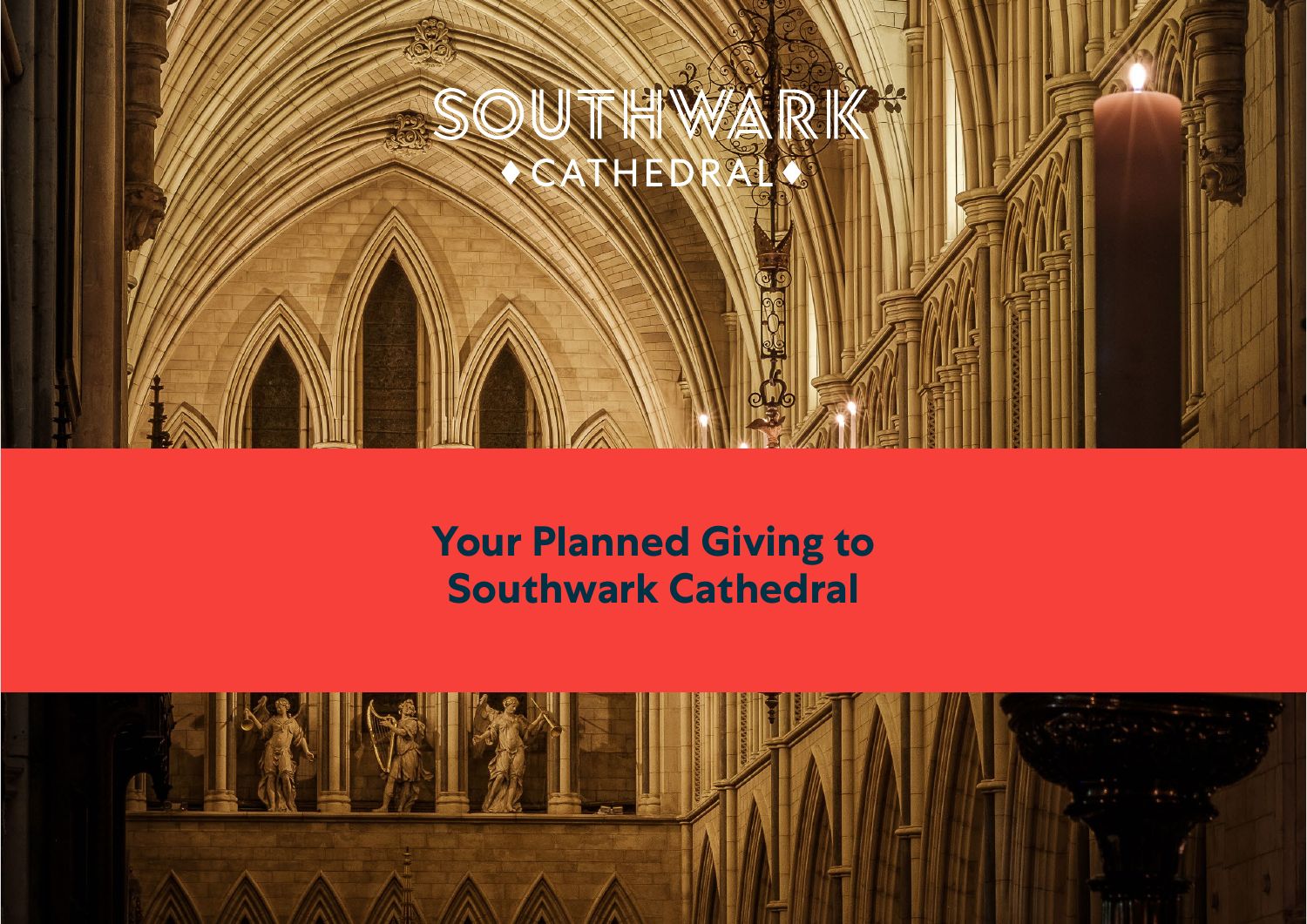**We are grateful for the support received during the Covid-19 pandemic, and thankful for donations from so many in our congregation. We would not have survived without your generous financial commitment.**

> We are pleased that so many of you have maintained your support through the planned giving scheme. However, an area which has suffered during the pandemic has been weekly giving and donations from visitors. The Cathedral's finances have also been badly affected by rising energy prices and increased staff costs. This year, the Cathedral is projected to incur a deficit of £64,049 in 2022.

We ask you to consider reviewing your planned giving to the Cathedral, so that we can expand and continue our mission and ministry.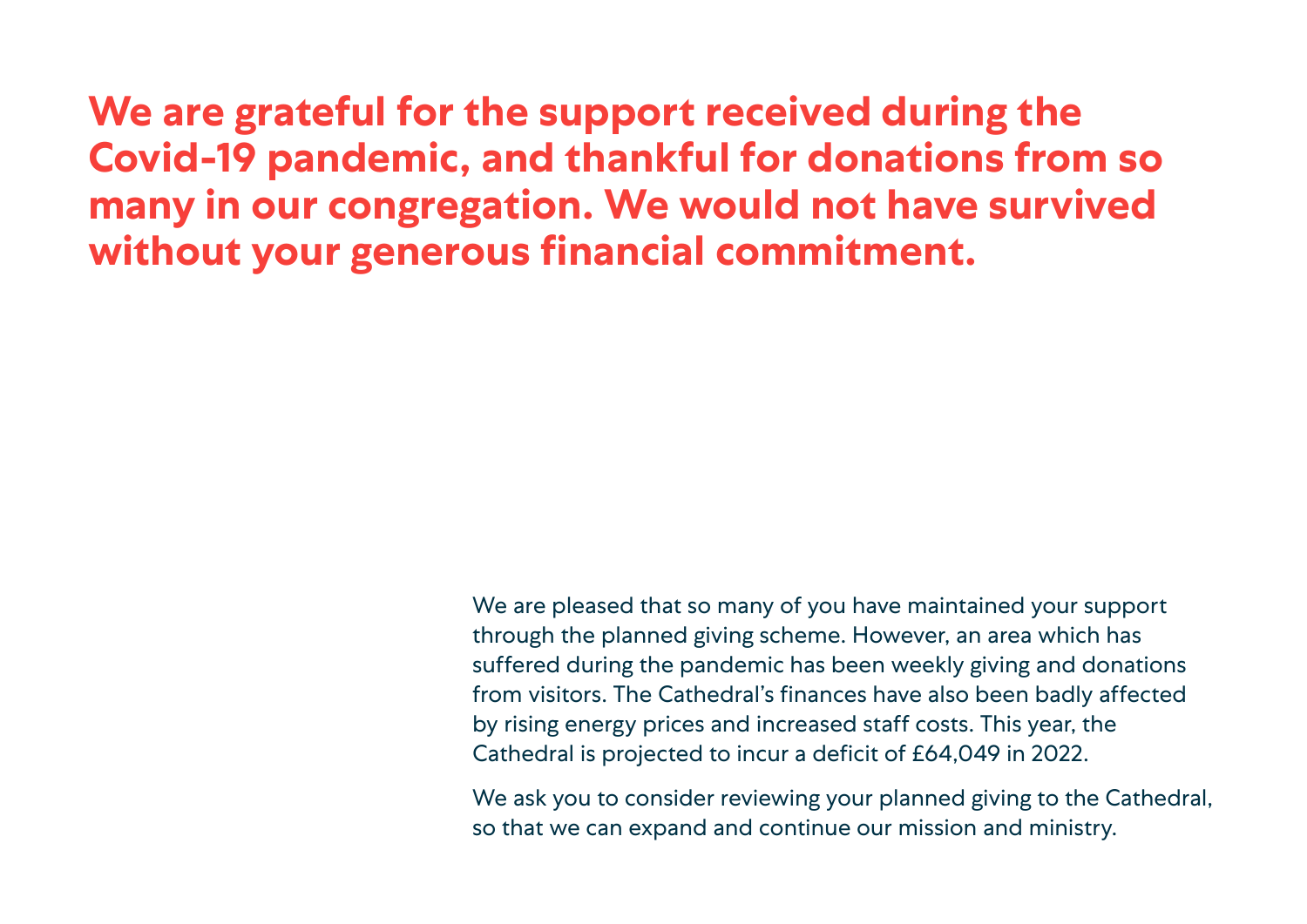# **What we are doing and how you can help**

We are working hard to return to financial sustainability. However, the coming year will be extremely challenging and your giving is more vital than ever before.

### Financial support secured

- Cathedrals Sustainability Fund grants for staff salaries
- Funding from the Culture Recovery Fund for urgent heating, lighting and electrics work
- Benefact Trust grant support for the daily mission and ministry of the Cathedral
- Grant and donation funding for the Cathedral Choir
- Grant support from the Friends of Southwark Cathedral

#### How you can help

We know that many people are extremely concerned about the rising cost of living and are also still suffering from the impact of the Covid-19 pandemic. However – if you can - please consider reviewing

your planned giving in support of Southwark Cathedral.

Your help will make a real difference, and with your support we will be able to:

- Develop our ministry to children and young families
- Develop the pilgrimage programme
- Work towards becoming a net zero carbon Cathedral
- Improve volunteer recruitment to attract more volunteers (from all demographics)
- Increase Mission Allocation donations to charities recommended by the congregation (please see weekly sheets and the website for more information)

### Ways to help

- Consider whether you can increase the level of your current giving through the Planned Giving Scheme
- Consider joining the Planned Giving Scheme if you have not yet done so (by completing a Confidential Response Form)
- Join the Electoral Roll
- Complete a Gift Aid Declaration if you are a UK taxpayer
- Leave a gift in your Will to support the future of Southwark Cathedral
- To discuss your Planned Giving or gifts in Wills, please contact cathedral. finance@southwark.anglican.org, your Chapter lay representatives Amanda Adamson-Hill and Helen Quintrell, or your Cathedral Wardens Daniel Chumbley and Linda Hutchinson